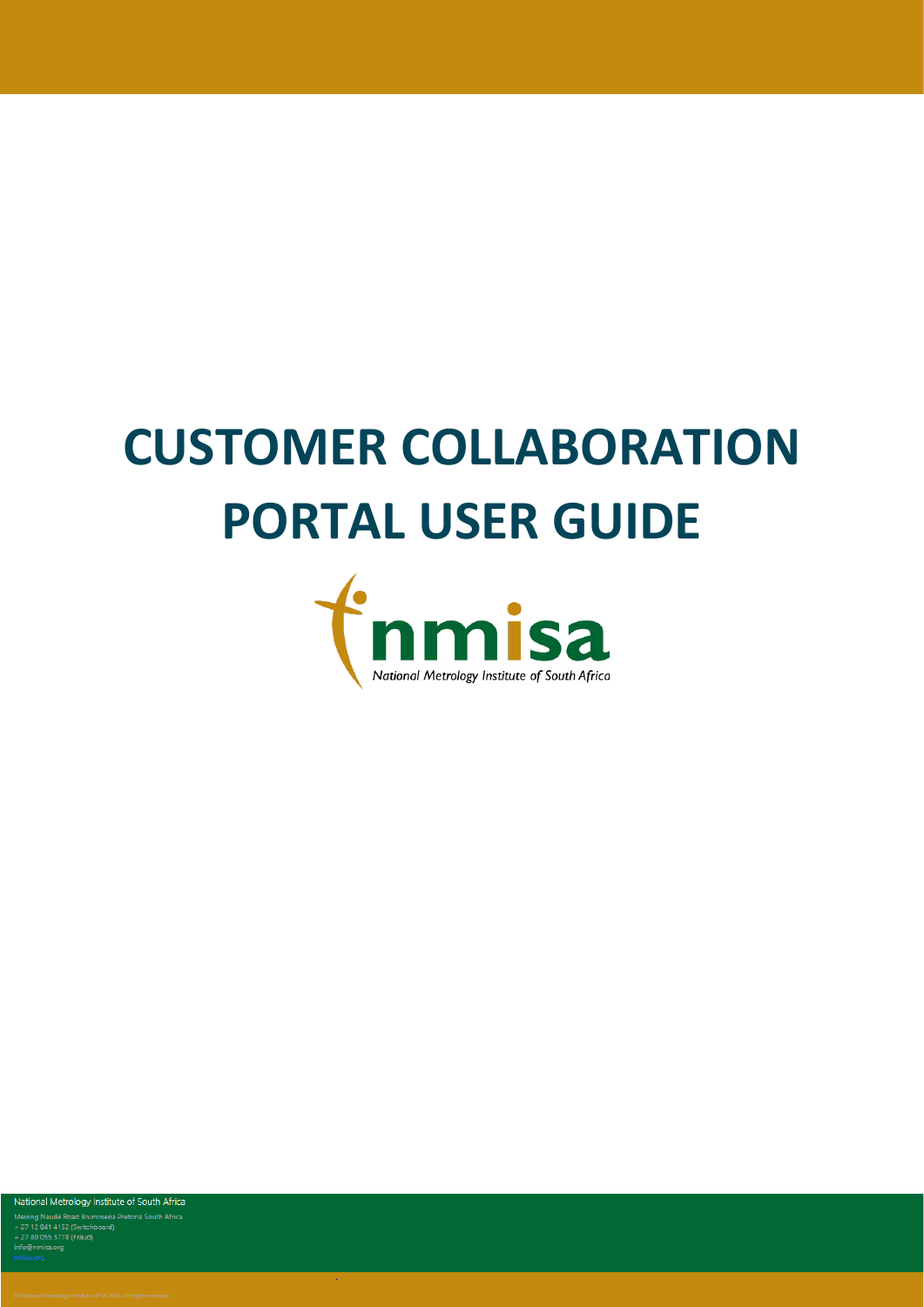# <span id="page-1-0"></span>CONTENT

| 1. |     |  |  |  |  |
|----|-----|--|--|--|--|
|    |     |  |  |  |  |
|    | 1.2 |  |  |  |  |
|    | 1.3 |  |  |  |  |
|    | 1.4 |  |  |  |  |
|    | 1.5 |  |  |  |  |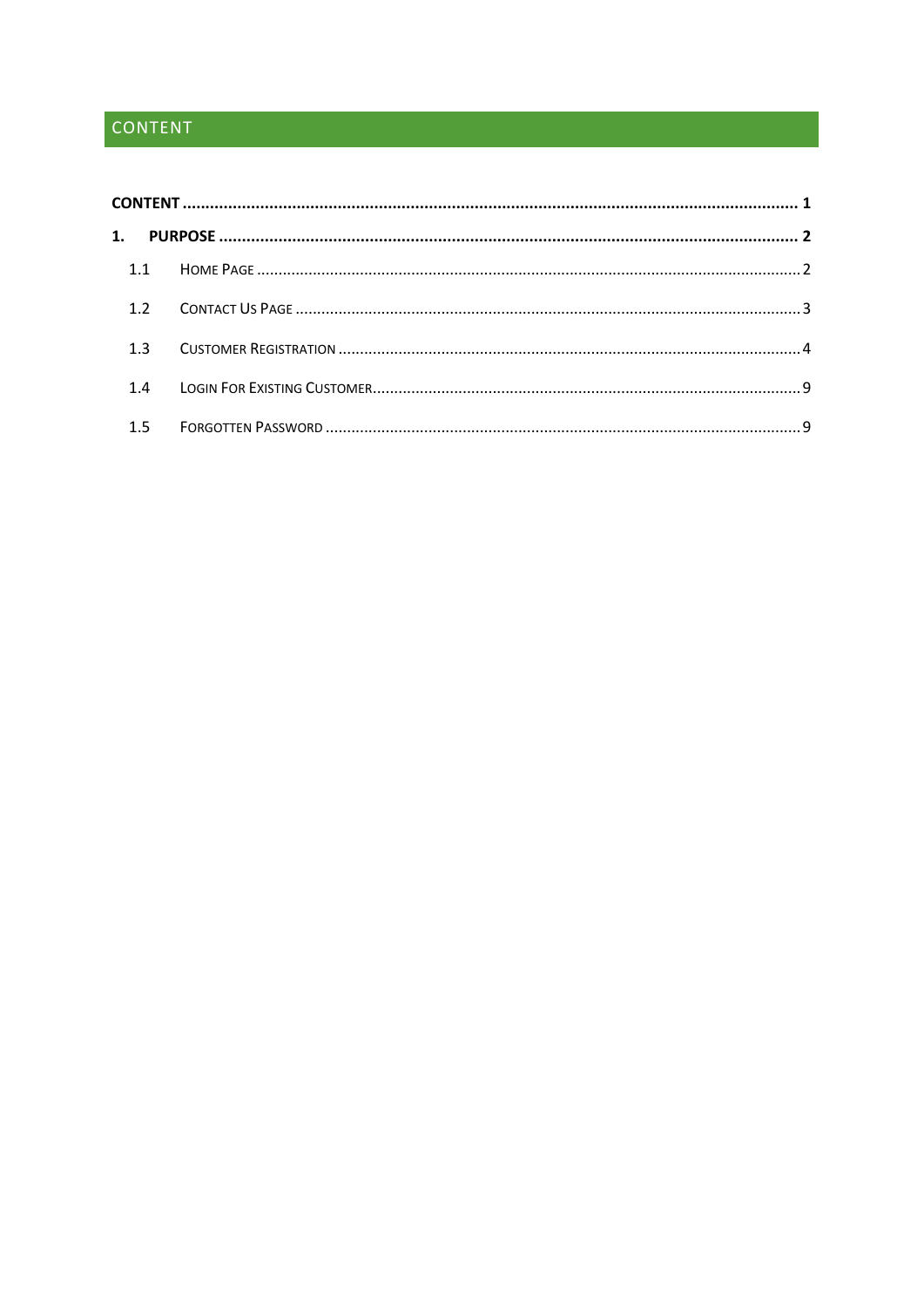#### <span id="page-2-0"></span>1. PURPOSE

The NMISA CRM Web Portal is an independently running application that exposes specific CRM data and functionality to NMISA customers. It is used to set up an interactive, web-based sales, services, support, and social engagement application platform to connect with the customers

## <span id="page-2-1"></span>1.1 HOME PAGE

Access the site using the web portal link: <https://nmisa.microsoftcrmportals.com/>

- The Customer Web Portal Home Page contains information about the services provided by NMISA.
- Links to different pages are provided at the top of the Home page.

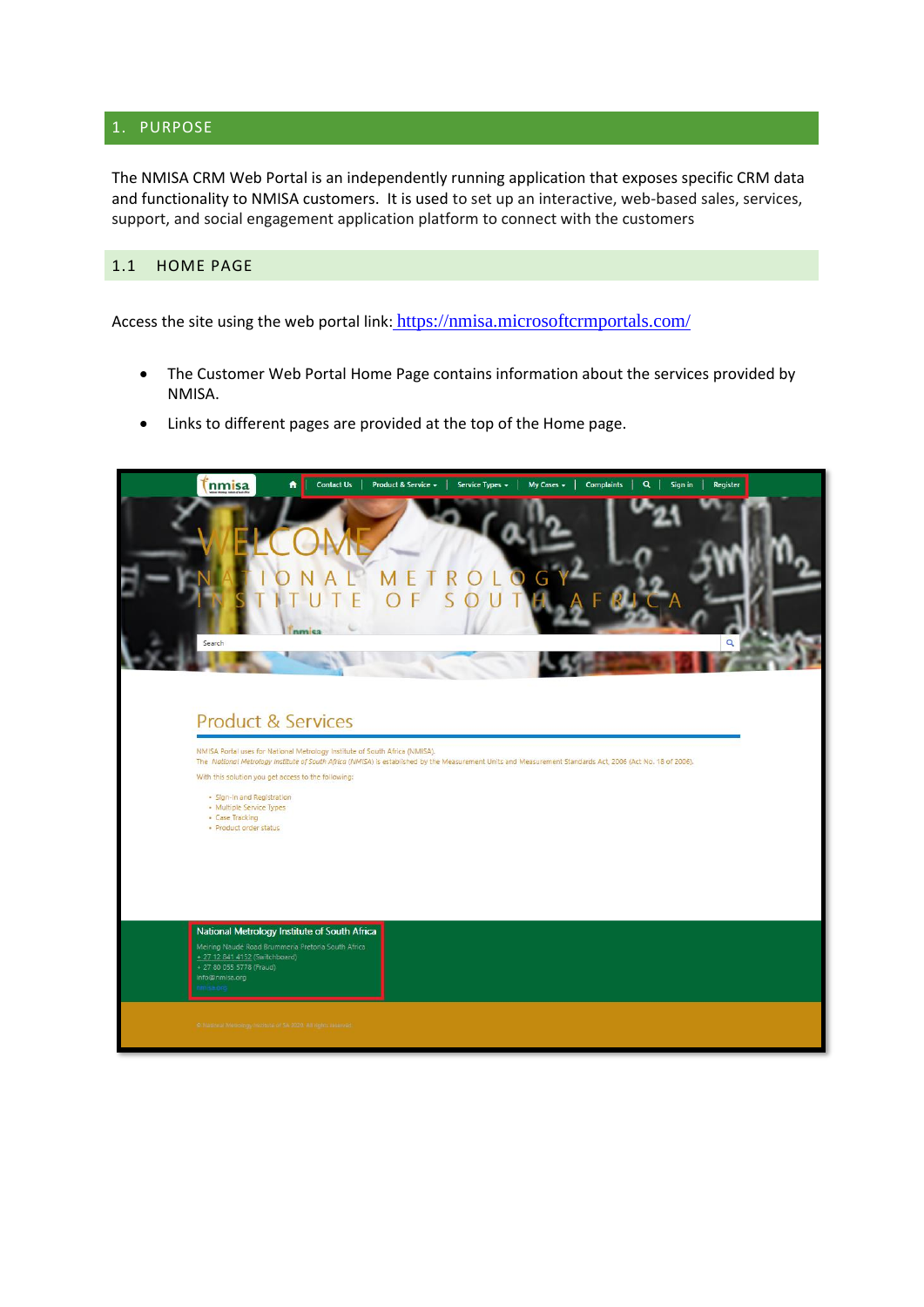#### <span id="page-3-0"></span>1.2 CONTACT US PAGE

You can use this page to contact NMISA on any general queries.

- Fill in all the fields.
- Click on the **Submit** button



National Metrology Institute of South Africa The control of the Marine Christmas Pretoria South Africa<br>
Meiring Naudé Road Brummeria Pretoria South Africa<br>
+ 27 12 841 4152 (Switchboard)<br>
info@nmisa.org<br>
info@nmisa.org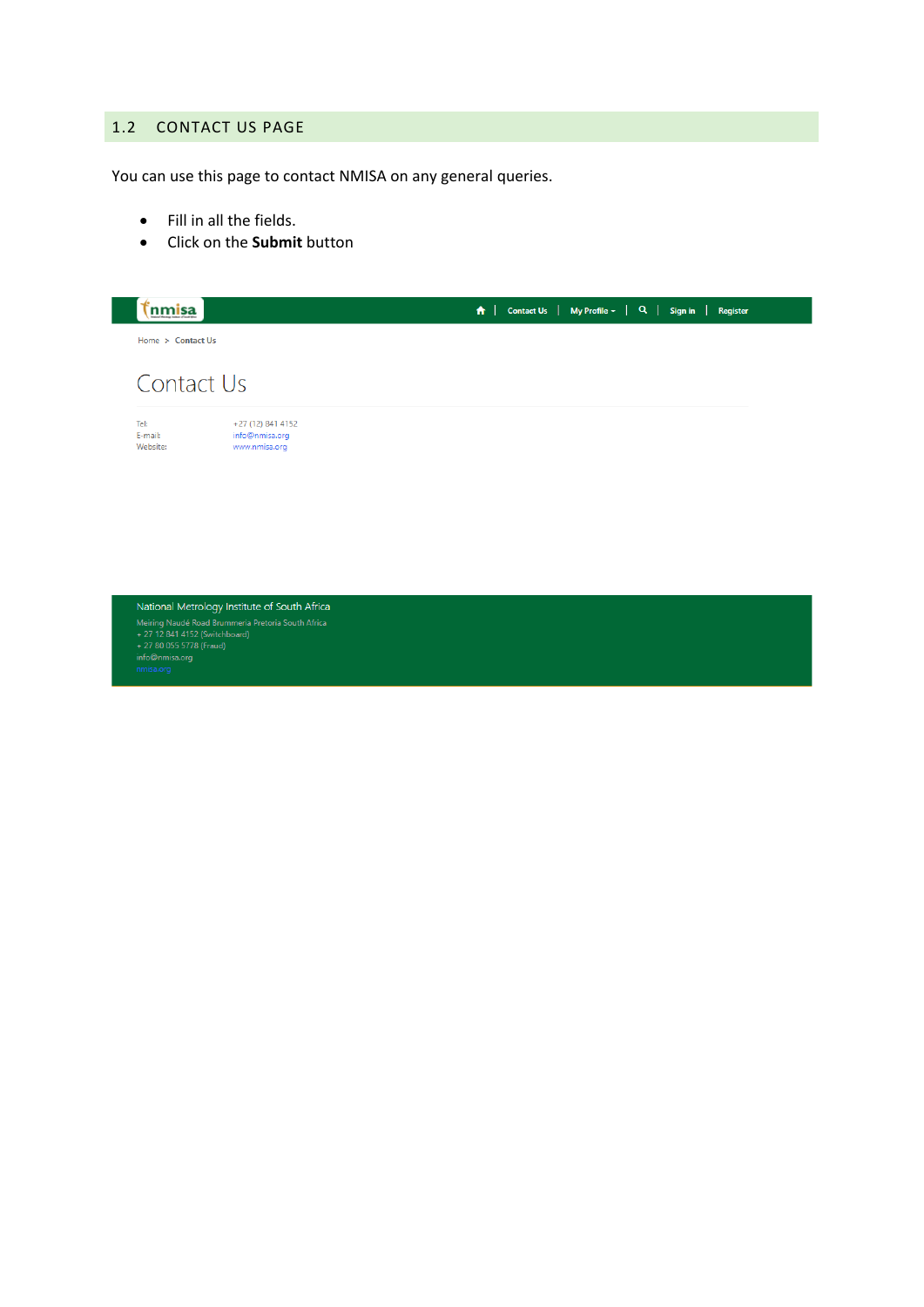#### <span id="page-4-0"></span>1.3 CUSTOMER REGISTRATION

- The first step to use the web-portal services is to create a new account.
- Click on the Register tab
- Fill in your new login details.
- Click the Register button

| <b>inmisa</b>                    | Contact Us   PT Schemes v  <br><b>Complaints</b><br>$\uparrow$<br>Service Types v   My Cases +<br>$Q \mid$<br>Register<br>Sign in |
|----------------------------------|-----------------------------------------------------------------------------------------------------------------------------------|
| +3 Sign in<br>Register           | <b>Redeem</b> invitation                                                                                                          |
| Register for a new local account |                                                                                                                                   |
| * Email                          |                                                                                                                                   |
| * Password                       |                                                                                                                                   |
| * Confirm password               |                                                                                                                                   |
|                                  | Register                                                                                                                          |
|                                  |                                                                                                                                   |
|                                  |                                                                                                                                   |
|                                  |                                                                                                                                   |
|                                  |                                                                                                                                   |
|                                  |                                                                                                                                   |
|                                  | National Metrology Institute of South Africa                                                                                      |

• The customer will be presented with the screen to Confirm the Email Address

|                                                                           | <b>A</b>   Contact Us   Request a Service $\star$   My Cases $\star$   Complaints   My Profile $\star$   Q   $\star$  <br>Register |
|---------------------------------------------------------------------------|------------------------------------------------------------------------------------------------------------------------------------|
| Home > Profile                                                            |                                                                                                                                    |
|                                                                           |                                                                                                                                    |
| Press the confirm e-mail button to continue with the registration process | Confirm Email                                                                                                                      |
|                                                                           |                                                                                                                                    |

• After clicking confirm email this screen will be presented.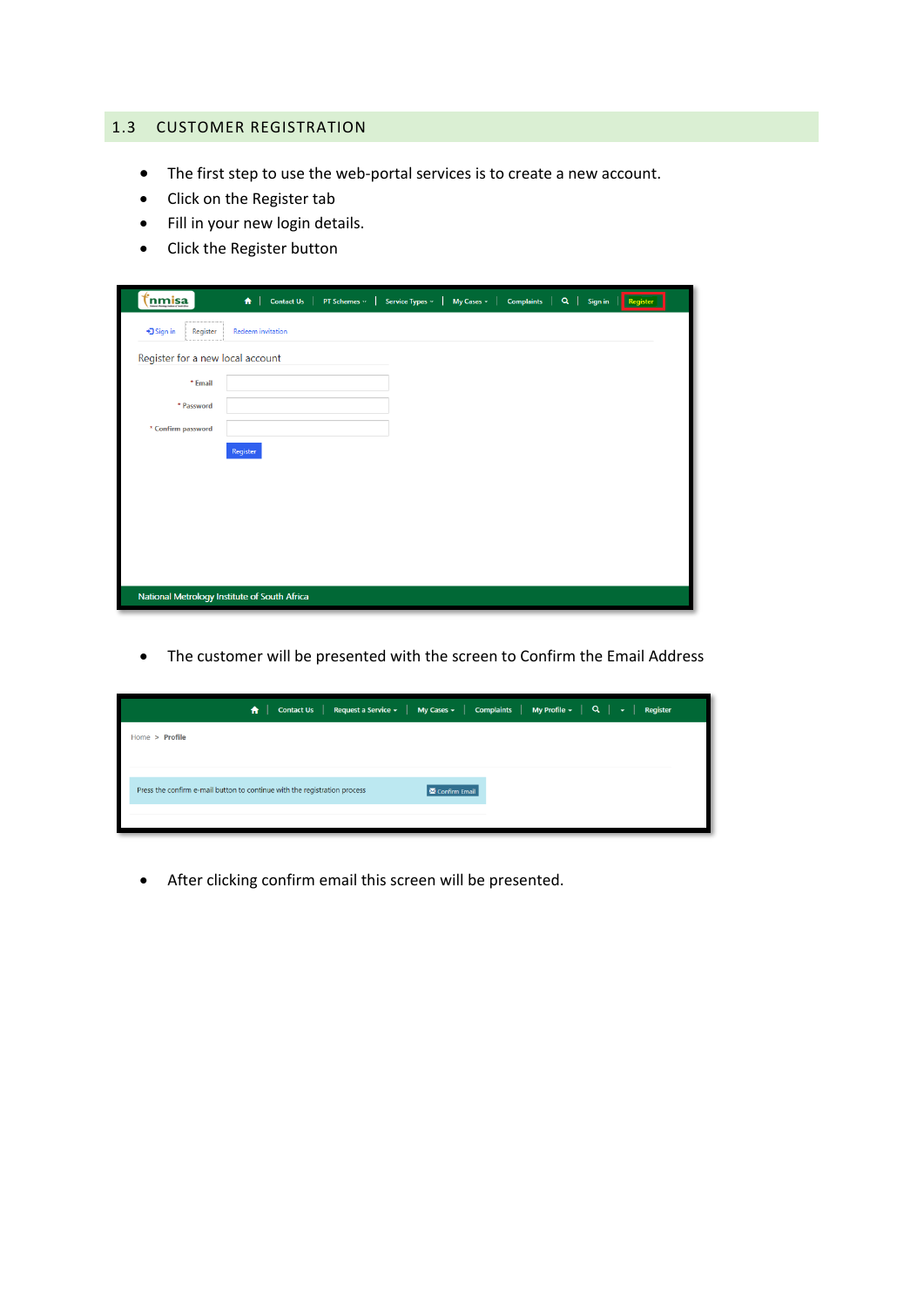| Profile name      |          | Confirm E-mail |                                                 |                   |  |
|-------------------|----------|----------------|-------------------------------------------------|-------------------|--|
|                   |          |                | Please check your email for a confirmation link |                   |  |
| <b>B</b> Security |          | E-mail         |                                                 | <b>STATISTICS</b> |  |
| Change password   |          |                |                                                 |                   |  |
| Change email      | $\Omega$ |                |                                                 |                   |  |
|                   |          |                |                                                 |                   |  |

• The Customer will receive an email with a link to confirm their registration.



• Once the Customer clicks the link from their email, it will take them to this screen confirming that their email has been successfully confirmed.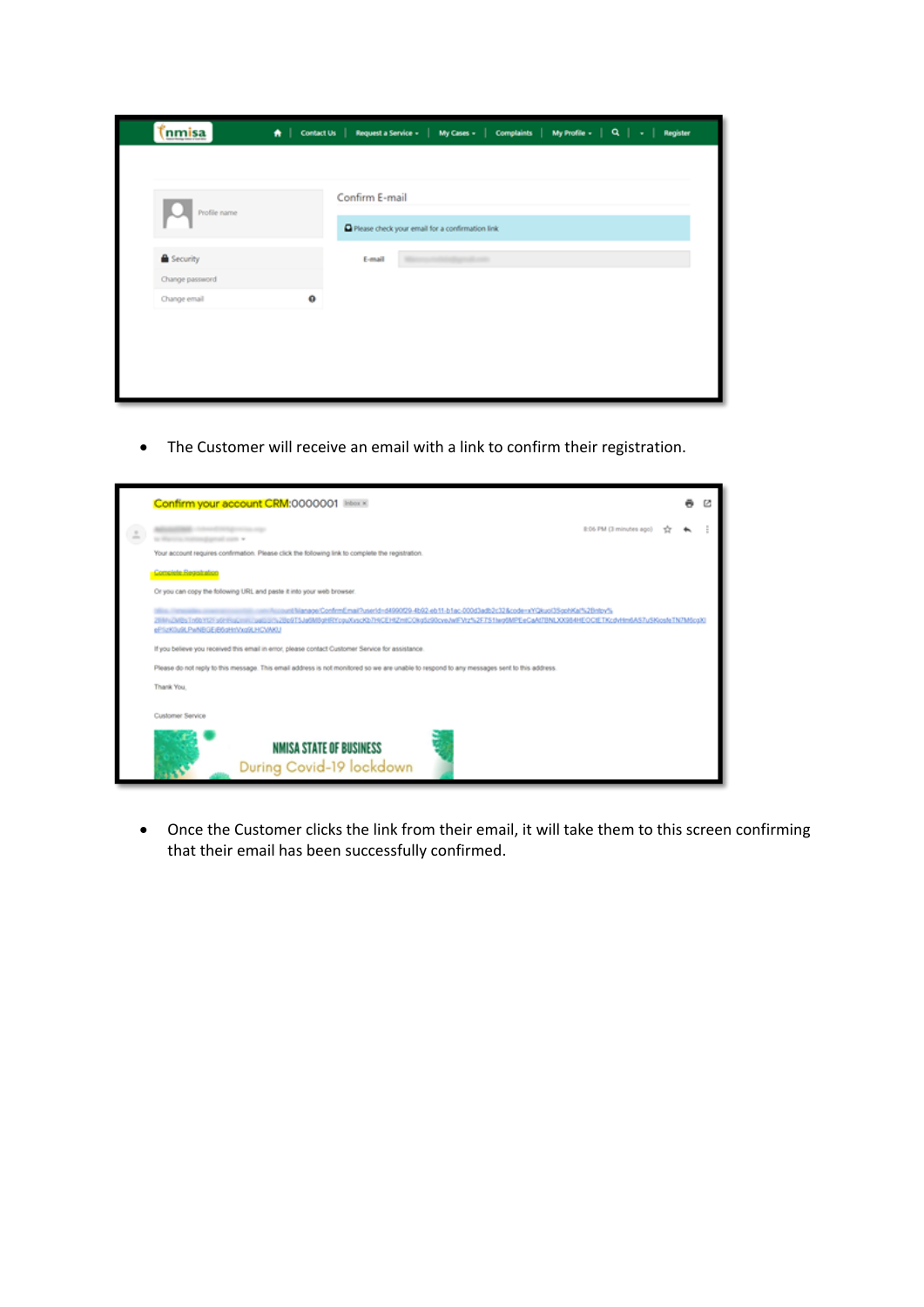| nmisa                                | ★   Contact Us   Request a Service -   My Cases -   Complaints   My Profile -   Q.   -   Register |                                      |
|--------------------------------------|---------------------------------------------------------------------------------------------------|--------------------------------------|
| Home > Profile                       |                                                                                                   |                                      |
| Profile                              |                                                                                                   |                                      |
| Profile name                         | O Your email has been confirmed successfully.<br>Profile information                              |                                      |
| <b>B</b> Security<br>Change password | First Name*                                                                                       | Last Name*                           |
| Change email                         | <b>Mobile Phone</b>                                                                               | E-mail *                             |
|                                      | Address 1                                                                                         | <b>Customer Type</b><br>Q            |
|                                      | Choose Organization                                                                               |                                      |
|                                      | My Organization was previously registered<br>at NMISA?<br>Yes                                     | <b>Select Organization Name</b><br>۹ |

• The User the need to update their detail

| Profile           |                                                                                                       |                                                    |
|-------------------|-------------------------------------------------------------------------------------------------------|----------------------------------------------------|
| Profile name      | O Your email has been confirmed successfully.                                                         | ×                                                  |
|                   | Profile information                                                                                   |                                                    |
| <b>B</b> Security | First Name *                                                                                          | Last Name *                                        |
| Change password   | <b>Warranty</b>                                                                                       | <b>STAND</b>                                       |
| Change email      | Mobile Phone<br>grounds at                                                                            | E-mail *<br>m                                      |
|                   | Address 1<br>Analysis 1980<br>South Africa                                                            | Customer Type<br><b>x</b> q<br>Employee            |
|                   | Choose Organization<br>My Organization was previously registered<br>at NMISA?<br>Ves.<br>$\mathbf{w}$ | <b>Select Organization Name</b><br>$x \mid \alpha$ |

• If the Customer chooses "YES" a field of Select Organization Name will be available.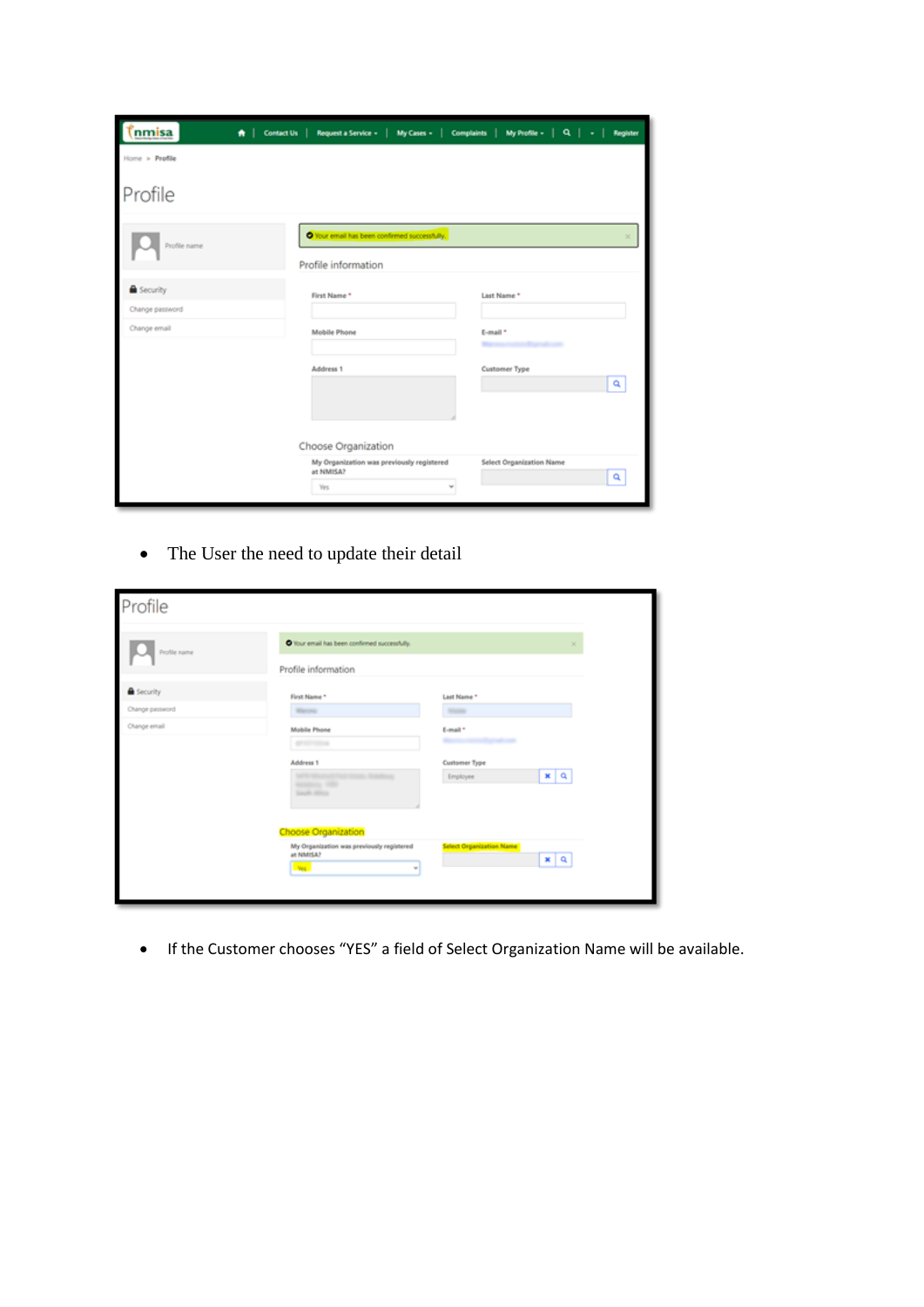| Lookup records |                                                   |                                                                                          |   |  |
|----------------|---------------------------------------------------|------------------------------------------------------------------------------------------|---|--|
|                | Account Lookup View -                             | Search                                                                                   | Q |  |
| ✓              | Account Name <sup>+</sup>                         | Address 1                                                                                |   |  |
| ☑              | Advertising derivating in                         | Car, Dalmas Drive & Hospital<br>from sales framewheat for 4<br>February London (St.) 123 |   |  |
| п              | Allumpun Test Rang, a Division of Armson SOC Ltd. | Day Datman Drive & Newsalk<br>Street Copyrightfood Big 4<br>Pretoria Gauliera 5001 50    |   |  |
|                | To competitions                                   | by Billing Black House<br>ter sails from added for 4<br>with the distance of the court   |   |  |
|                | Frozen House                                      | BTR vingered Street, Woutroll<br>Park Boltzkurg, Alframmediung<br>Gazero 109 10          |   |  |
|                | $\overline{2}$<br>$\geq$                          |                                                                                          |   |  |
|                |                                                   | <b>Select</b><br>Cancel<br>Remove value                                                  |   |  |

• If the Customer chooses "NO", then they will need to fill in these details.

| <b>Choose Organization</b>                             |                                   |
|--------------------------------------------------------|-----------------------------------|
| My Organization was previously registered<br>at NMISA? |                                   |
| No.<br>$\checkmark$                                    |                                   |
|                                                        |                                   |
|                                                        |                                   |
| Organization                                           |                                   |
| <b>Organization Name</b>                               | <b>Branch Name</b>                |
|                                                        |                                   |
| <b>Business Phone</b>                                  | <b>Business Email</b>             |
|                                                        |                                   |
|                                                        |                                   |
| <b>Type of Business</b>                                | <b>Specify Type of Business</b>   |
| $\checkmark$                                           |                                   |
|                                                        |                                   |
| <b>Business Address</b>                                |                                   |
| <b>Address 2: Street 1</b>                             | <b>Address 2: Street 2</b>        |
|                                                        |                                   |
|                                                        |                                   |
| <b>Address 2: Suburb</b>                               | <b>Address 2: City</b>            |
|                                                        |                                   |
| <b>Address 2: State/Province</b>                       | <b>Address 2: ZIP/Postal Code</b> |
|                                                        |                                   |
| <b>Address 2: Country/Region</b>                       |                                   |
|                                                        |                                   |
|                                                        |                                   |
|                                                        |                                   |
|                                                        |                                   |
|                                                        |                                   |
| How may we contact you? Select all that apply.         |                                   |
| <b>Z</b> Email                                         |                                   |
| 2 Phone                                                |                                   |
|                                                        |                                   |
|                                                        |                                   |
| Update                                                 |                                   |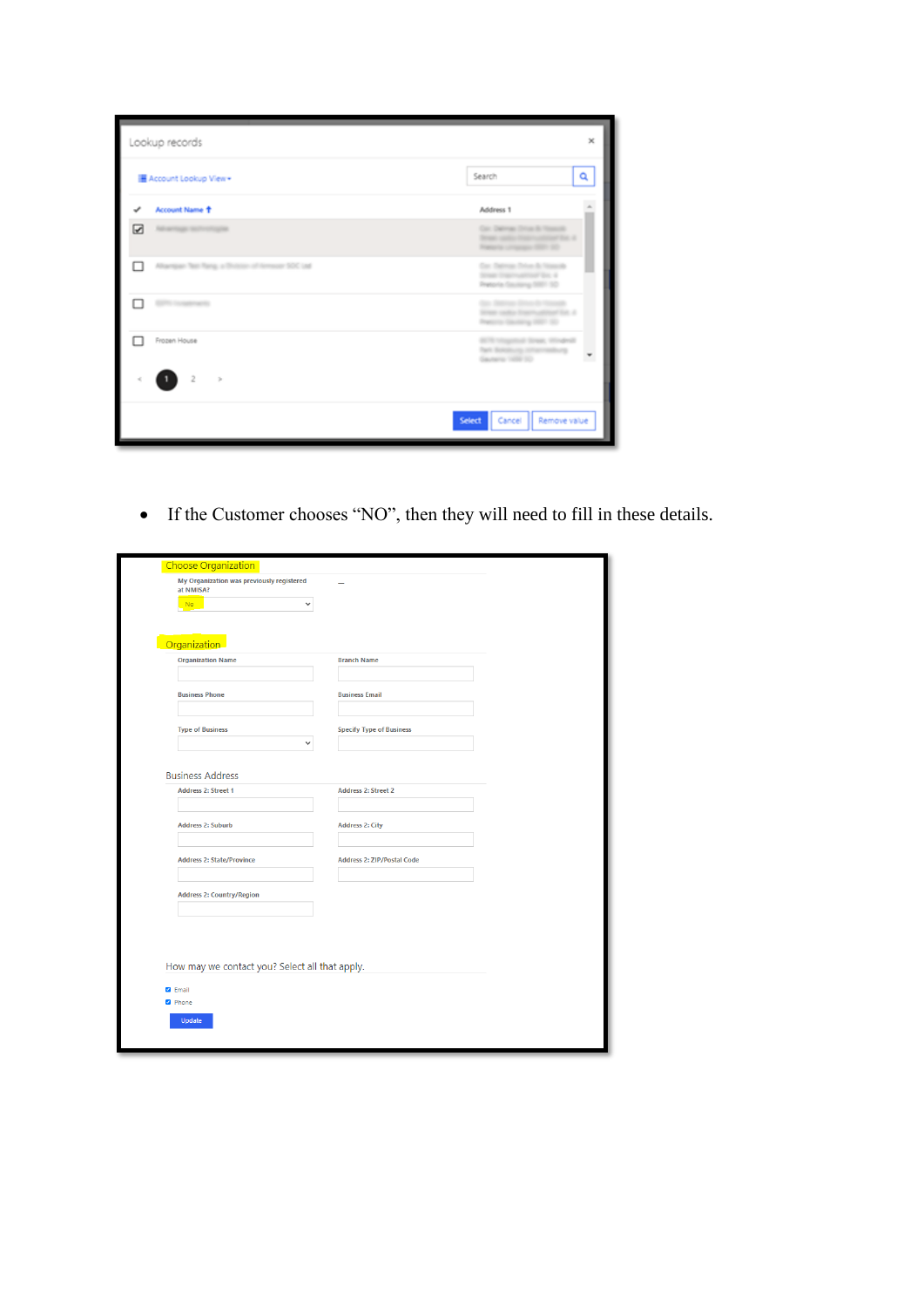• Once the details has been updated, this notification will be displayed to the customer.

| nmisa<br>$\bigwedge$ $\big $ Contact Us $\big $ | Request a Service -   My Cases -   Complaints   My Profile -   Q                                                     |                                             |
|-------------------------------------------------|----------------------------------------------------------------------------------------------------------------------|---------------------------------------------|
| Home > Profile                                  |                                                                                                                      |                                             |
| Profile                                         |                                                                                                                      |                                             |
| Warona Matsie                                   | O Your email has been confirmed successfully.                                                                        |                                             |
| <b>B</b> Security                               | Your profile has been updated successfully. Use the REQUEST A SERVICE on the above menu to request a xx<br>quotation |                                             |
| Change password                                 | Profile information                                                                                                  |                                             |
| Change email                                    | First Name *<br>Marine<br><b>Mobile Phone</b>                                                                        | Last Name *<br>Manuta<br>E-mail *           |
|                                                 | 0717717514<br><b>Address 1</b>                                                                                       | <b>Illional.com</b><br><b>Customer Type</b> |
|                                                 | \$478 Mindmitt Red School Bolisburg<br><b>Billion or 1979</b><br>South Africa                                        | ×∣<br>Q<br>Employee                         |
|                                                 | Choose Organization                                                                                                  |                                             |
|                                                 | My Organization was previously registered<br>at NMISA?                                                               | <b>Select Organization Name</b><br>۰<br>×   |
|                                                 | Yes<br>ш                                                                                                             |                                             |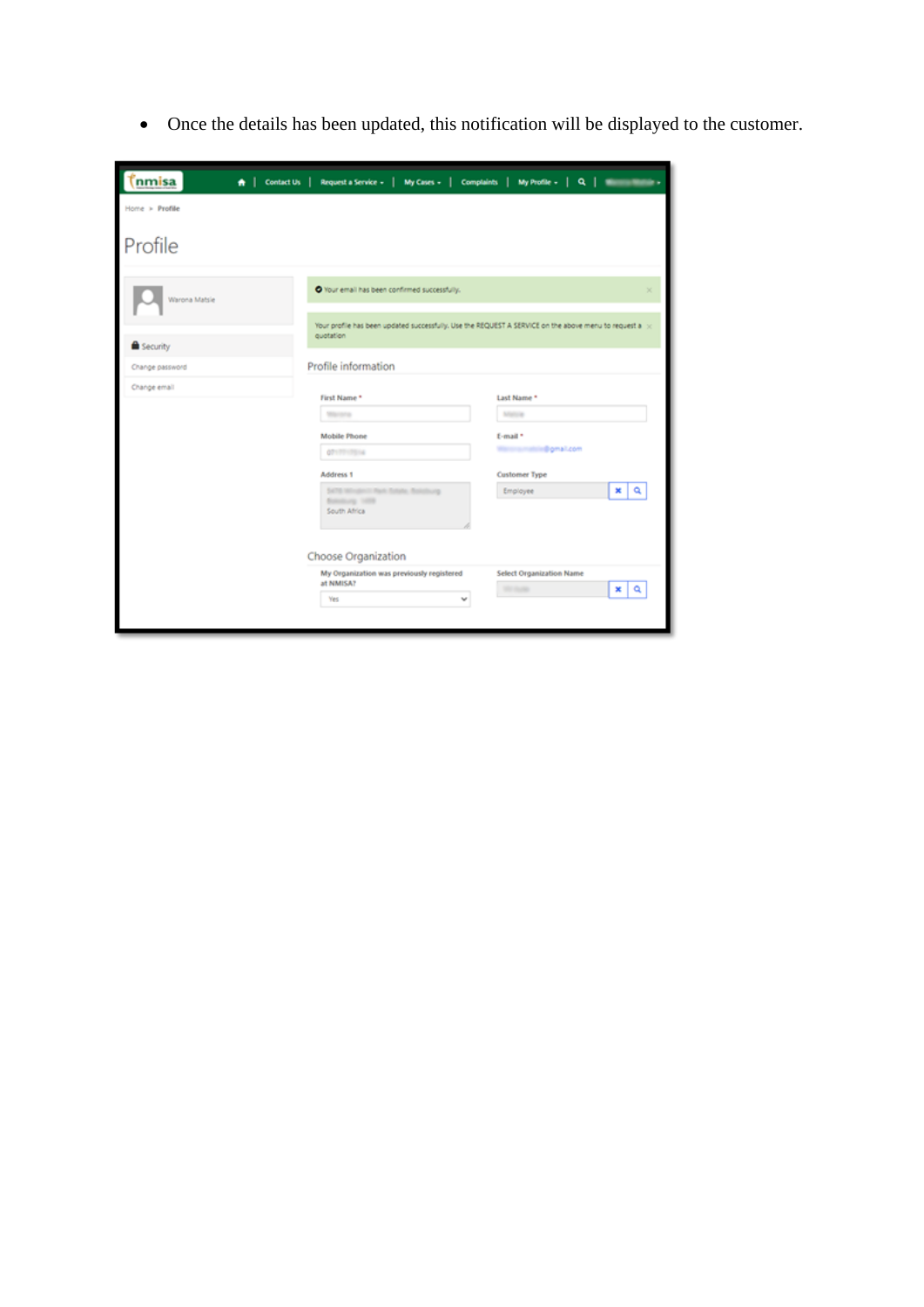#### <span id="page-9-0"></span>1.4 LOGIN FOR EXISTING CUSTOMER

- To log in, click on **Sign In.**
- Enter the **Username** and **Password** you used to register.
- Click on the button: **Sign In.**
- You will then be redirected to the **Home page.**

| nmisa                        |                                  | A   Contact Us   My Profile -   Q   Sign in   Register |  |
|------------------------------|----------------------------------|--------------------------------------------------------|--|
| +3 Sign in<br>Register       | Redeem invitation                |                                                        |  |
| Sign in with a local account |                                  |                                                        |  |
| <b>Email</b>                 |                                  |                                                        |  |
| * Password                   |                                  |                                                        |  |
|                              | $\Box$ Remember me?              |                                                        |  |
|                              | Sign in<br>Forgot your password? |                                                        |  |
|                              |                                  |                                                        |  |
|                              |                                  |                                                        |  |
|                              |                                  |                                                        |  |

## <span id="page-9-1"></span>1.5 FORGOTTEN PASSWORD

• If you have forgotten your password, click on button: **Forgot your password?**

| <u>(İnmisa</u>               |                               | A   Contact Us   My Profile -   Q   Sign in   Register |
|------------------------------|-------------------------------|--------------------------------------------------------|
| DSign in<br>Register         | Redeem invitation             |                                                        |
| Sign in with a local account |                               |                                                        |
| Email                        | i@gmail.com                   |                                                        |
| * Password                   |                               |                                                        |
|                              | O Remember me?                |                                                        |
|                              | Sign in Forgot your password? |                                                        |
|                              |                               |                                                        |
|                              |                               |                                                        |
|                              |                               |                                                        |
|                              |                               |                                                        |
|                              |                               |                                                        |

- Enter your email address that you registered with
- Click on button: **Send**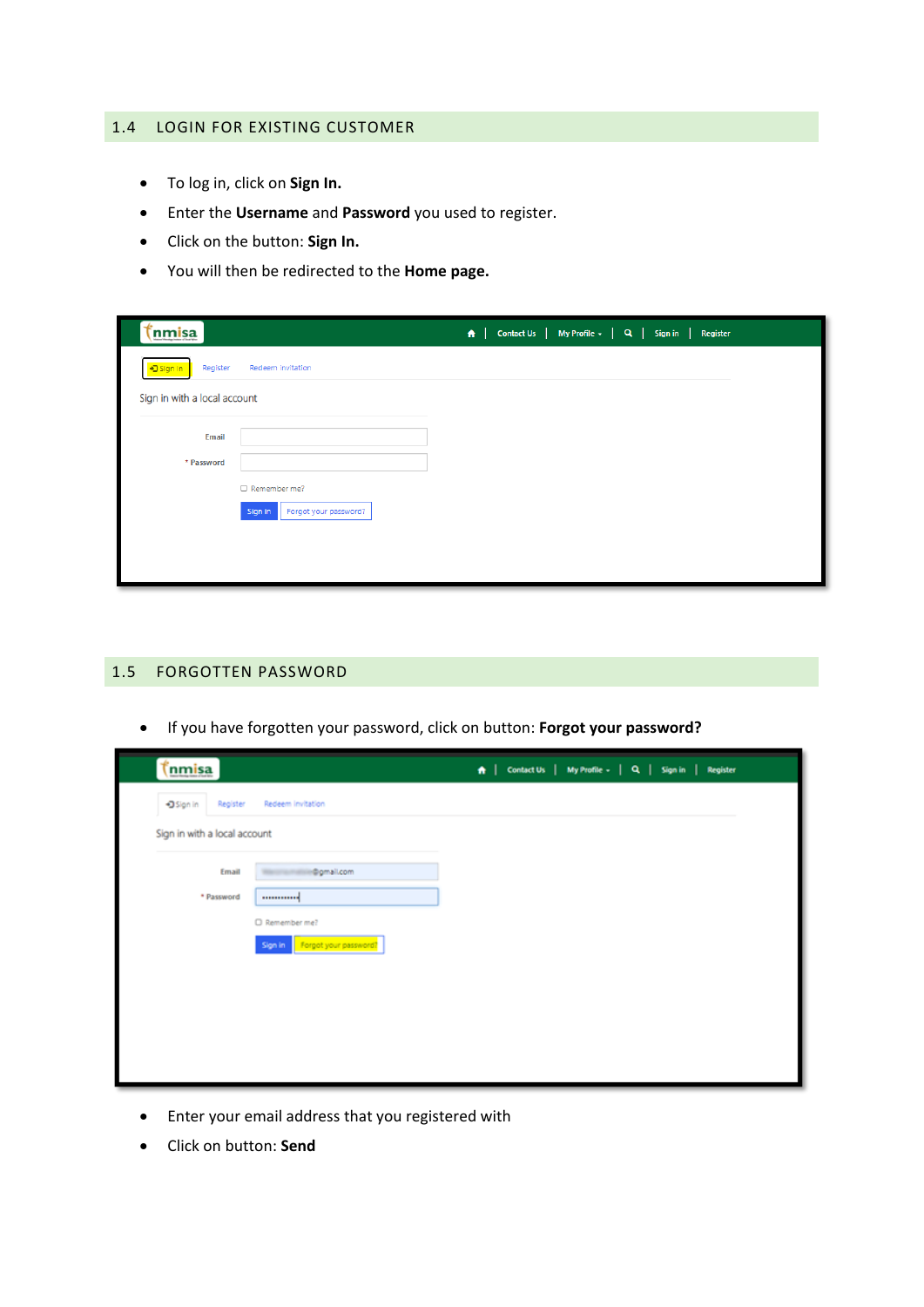| tnmisa                                                  | A   Contact Us   Product & Service +   Service Types +   My Cases +   Complaints   Q   Sign in   Register                                                                                               |
|---------------------------------------------------------|---------------------------------------------------------------------------------------------------------------------------------------------------------------------------------------------------------|
|                                                         | Forgot your password?<br>* Email<br>Enter your email address to request a password reset.<br>Send                                                                                                       |
| + 27 80 055 5778 (Fraud)<br>info@nmisa.org<br>nmisa.org | National Metrology Institute of South Africa<br>Meiring Naudé Road Brummeria Pretoria South Africa<br>+ 27 12 841 4152 (Switchboard)<br>O National Metrology Institute of SA 2020. All rights reserved. |
|                                                         |                                                                                                                                                                                                         |

• A confirmation that you have requested to reset your Password.

| A   Contact Us   Product & Service +   Service Types +   My Cases +   Complaints   Q   Sign in   Register<br><u>(nmisa</u>         |  |  |  |  |  |  |
|------------------------------------------------------------------------------------------------------------------------------------|--|--|--|--|--|--|
| Forgot your password?                                                                                                              |  |  |  |  |  |  |
| Please check your email to reset your password.                                                                                    |  |  |  |  |  |  |
|                                                                                                                                    |  |  |  |  |  |  |
|                                                                                                                                    |  |  |  |  |  |  |
|                                                                                                                                    |  |  |  |  |  |  |
| National Metrology Institute of South Africa                                                                                       |  |  |  |  |  |  |
| Meiring Naudé Road Brummeria Pretoria South Africa<br>+ 27 12 841 4152 (Switchboard)<br>+ 27 80 055 5778 (Fraud)<br>info@nmisa.org |  |  |  |  |  |  |
| nmisa.org                                                                                                                          |  |  |  |  |  |  |
| · © National Metrology Institute of SA 2020. All rights reserved.                                                                  |  |  |  |  |  |  |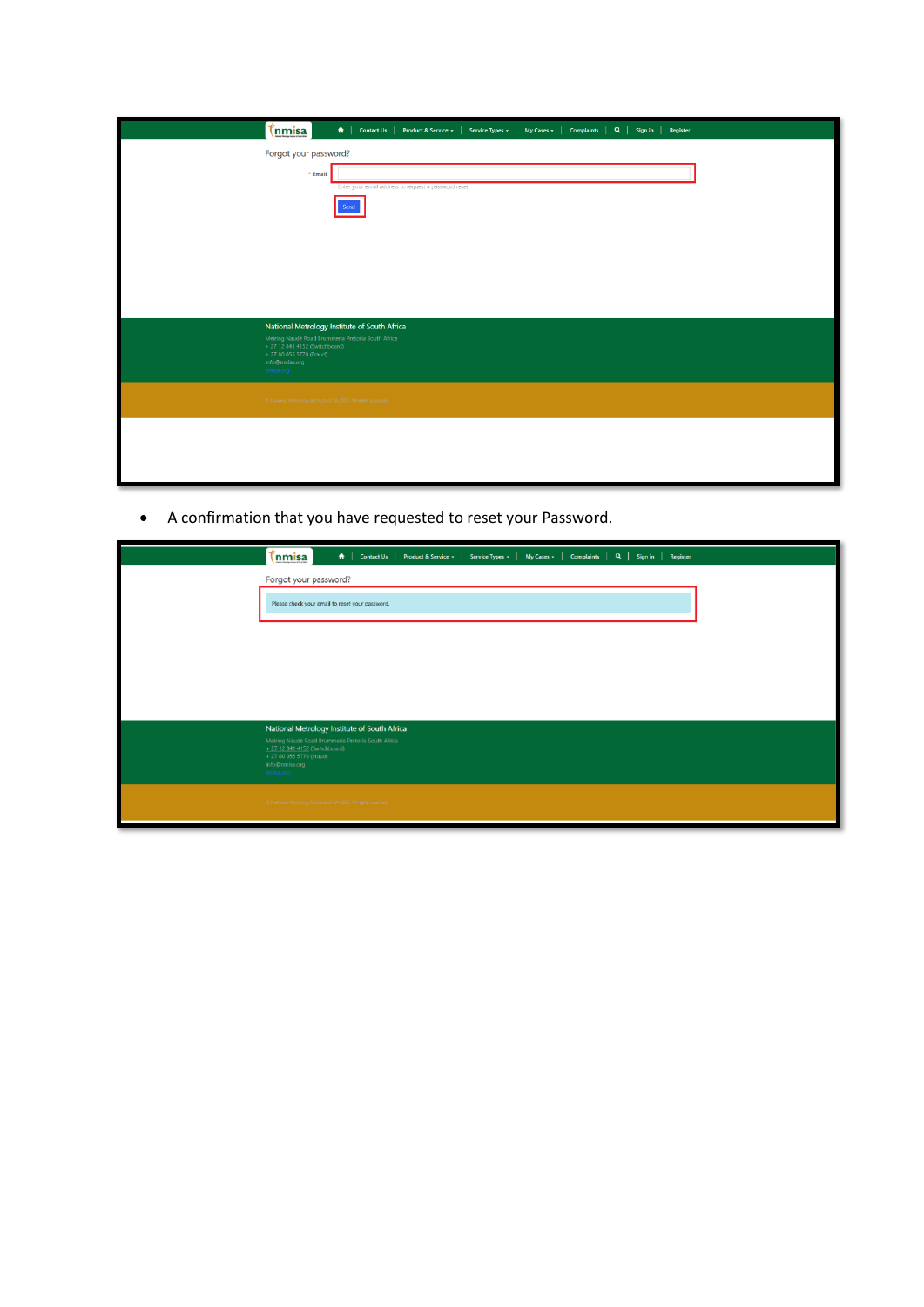#### • You will receive a notification to check your email



- Go to your emails
- Open the **Password Reset** email from NMISA
- Click on the **Reset Password** link

|           | <b>inmisa</b>                                                                                      |  | $\bigcap$ $\bigcap$ Contact Us $\big $      | Product & Service ~ | Service Types $\star$ | My Cases $\sim$ | Complaints   Q   Sign in |  | Register |  |
|-----------|----------------------------------------------------------------------------------------------------|--|---------------------------------------------|---------------------|-----------------------|-----------------|--------------------------|--|----------|--|
|           | Reset password                                                                                     |  |                                             |                     |                       |                 |                          |  |          |  |
|           |                                                                                                    |  | <b>New password</b><br>Confirm new password |                     |                       |                 |                          |  |          |  |
|           |                                                                                                    |  |                                             | Reset               |                       |                 |                          |  |          |  |
|           |                                                                                                    |  |                                             |                     |                       |                 |                          |  |          |  |
|           |                                                                                                    |  |                                             |                     |                       |                 |                          |  |          |  |
|           |                                                                                                    |  |                                             |                     |                       |                 |                          |  |          |  |
|           | National Metrology Institute of South Africa<br>Meiring Naudé Road Brummeria Pretoria South Africa |  |                                             |                     |                       |                 |                          |  |          |  |
| nmisa.org | + 27 12 841 4152 (Switchboard)<br>+ 27 80 055 5778 (Fraud)<br>info@nmisa.org                       |  |                                             |                     |                       |                 |                          |  |          |  |
|           | © National Metrology Institute of SA 2020. All rights reserved.                                    |  |                                             |                     |                       |                 |                          |  |          |  |

- Enter your new password.
- Re-enter your new password to confirm.